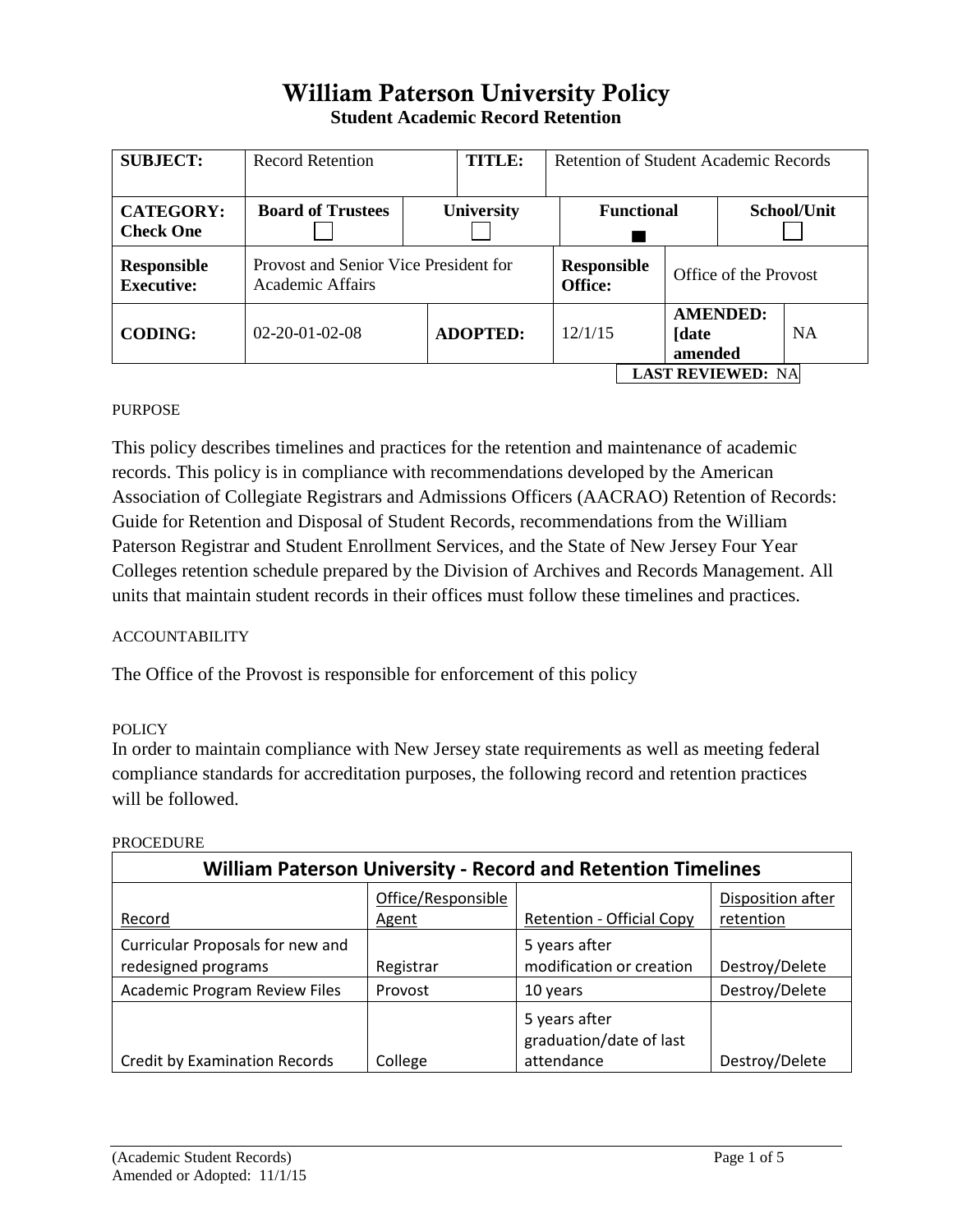|                                                         |                              | 2 years after                            |                |
|---------------------------------------------------------|------------------------------|------------------------------------------|----------------|
| <b>Graduate Assistant Application</b>                   | Provost                      | graduation/date of last<br>attendance    | Destroy/Delete |
| <b>Middle States Accreditation</b>                      |                              |                                          |                |
| Documents                                               | Provost                      | Permanent                                | Permanent      |
|                                                         |                              | 2 years after                            |                |
| <b>Student Academic Advisement</b>                      |                              | graduation/date of last                  |                |
| <b>Files</b>                                            | College                      | attendance                               | Destroy/Delete |
|                                                         |                              | 5 years after                            |                |
| Application and Contract for                            |                              | graduation/date of last                  |                |
| Independent Study                                       | College                      | attendance                               | Destroy/Delete |
|                                                         |                              | 5 years after                            |                |
|                                                         |                              | graduation/date of last                  |                |
| <b>Course Substitution or Waiver</b>                    | Registrar                    | attendance                               | Destroy/Delete |
| <b>Change of Grade Request</b>                          | Registrar                    | Permanent                                | Permanent      |
| Incomplete Grade Form and                               |                              |                                          |                |
| Request                                                 | Registrar                    | 4 years                                  | Destroy/Delete |
|                                                         |                              | 6 years after termination                |                |
| <b>Student Course Evaluations</b>                       | College                      | of employment                            | Destroy/Delete |
| <b>Course Outlines</b>                                  | Registrar                    | Permanent                                | Permanent      |
|                                                         |                              | 4 years after completion                 |                |
| Class Grade Book                                        | Faculty                      | of class                                 | Destroy/Delete |
| Class Roster (Original Grades)                          | Registrar                    | Permanent                                | Permanent      |
|                                                         |                              | One semester/term after                  |                |
| <b>Student Exams/Papers</b>                             | Faculty                      | completion of class                      | Destroy/Delete |
|                                                         |                              | One semester/term after                  |                |
| Syllabi                                                 | Faculty                      | completion of class                      | Destroy/Delete |
| Academic Catalog -                                      |                              |                                          |                |
| Undergraduate                                           | Registrar                    | Permanent                                | Permanent      |
| Academic Catalog - Graduate                             | Registrar                    | Permanent                                | Permanent      |
|                                                         |                              | 5 years after                            |                |
|                                                         |                              | graduation/date of last                  |                |
| <b>Transfer Credit Evaluation</b>                       | College                      | attendance                               | Destroy/Delete |
|                                                         |                              | 5 years after                            |                |
| <b>Comprehensive Examination</b><br><b>Materials</b>    | College                      | graduation/date of last<br>attendance    | Destroy/Delete |
|                                                         |                              |                                          |                |
| <b>Academic Department</b><br><b>Institutional Data</b> | Institutional<br>Research/IT | Permanent                                | Permanent      |
|                                                         | Institutional                |                                          |                |
| Factbook                                                | Research/IT                  | Permanent                                | Permanent      |
|                                                         |                              |                                          |                |
|                                                         |                              | 5 years after<br>graduation/date of last |                |
| Admissions Acceptance Letter                            | Admissions                   | attendance                               | Destroy/Delete |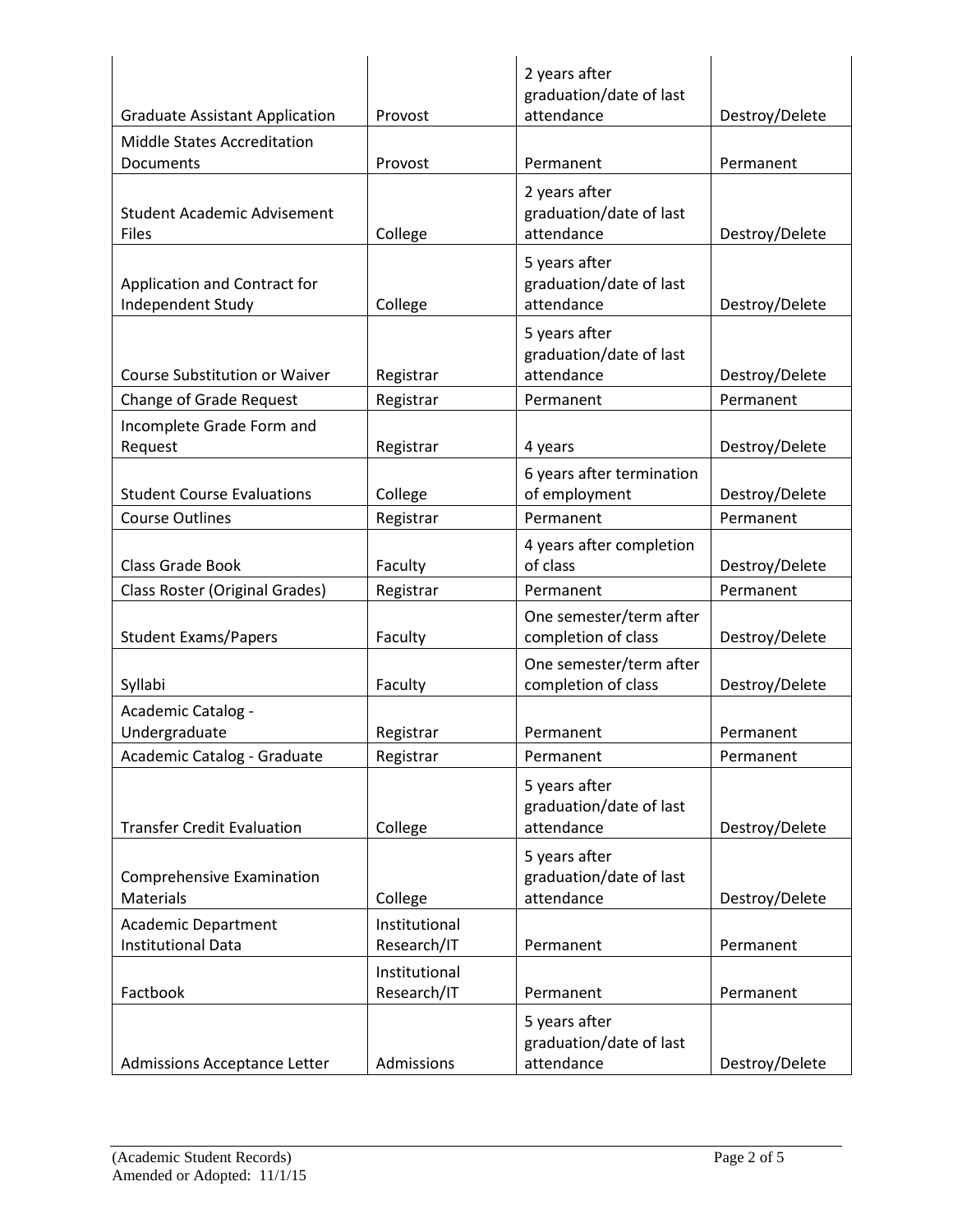| <b>Admissions Applications</b>                        | Admissions              | 5 years after<br>graduation/date of last<br>attendance                                     | Destroy/Delete                                     |
|-------------------------------------------------------|-------------------------|--------------------------------------------------------------------------------------------|----------------------------------------------------|
| Admissions Correspondence                             | Admissions              | 5 years after<br>graduation/date of last<br>attendance                                     | Destroy/Delete                                     |
| <b>Placement Exams Results/Scores</b>                 | Academic<br>Development | 5 years after<br>graduation/date of last<br>attendance                                     | Destroy/Delete                                     |
| Language Placement<br>Results/Scores                  | College                 | 5 years after<br>graduation/date of last<br>attendance                                     | Destroy/Delete                                     |
| <b>Military Records</b>                               | Registrar               | 5 years after<br>graduation/date of last<br>attendance                                     | Destroy/Delete                                     |
| Transcripts (High school and<br>college)              | Admissions              | 5 years after<br>graduation/date of last<br>attendance                                     | Destroy/Delete                                     |
| <b>Readmission records</b>                            | College                 | 5 years after<br>graduation/date of last<br>attendance                                     | Destroy/Delete                                     |
| <b>Advanced Placement Results</b>                     | Admissions              | 5 years after<br>graduation/date of last<br>attendance                                     | Destroy/Delete                                     |
| Academic Dismissal                                    | College                 | 5 years after<br>graduation/date of last<br>attendance                                     | Destroy/Delete                                     |
| <b>Academic Record</b>                                | Registrar               | Permanent                                                                                  | Permanent                                          |
| <b>Application for Graduation</b>                     | Registrar               | 1 year after graduation<br>or date of last<br>attendance                                   | Destroy/Delete                                     |
| Change of Course (Add-Drop                            | Registrar               | 1 year after date<br>submitted                                                             | Destroy/Delete                                     |
| <b>Student Disciplinary Action</b><br>Record          | Student<br>Development  | 5 years after<br>graduation/date of last<br>attendance--expulsion<br>records are permanent | Destroy/Delete--<br>expulsion records<br>Permanent |
| <b>Student Sexual Assault Records</b>                 | Student<br>Development  | Permanent                                                                                  | Permanent                                          |
| FERPA authorization                                   | Registrar               | As long as relevant<br>student records are<br>retained                                     | Destroy/Delete                                     |
| Foreign/International Student<br>Records (INS Record) |                         | 5 years after<br>graduation/date of last<br>attendance                                     | Destroy/Delete                                     |